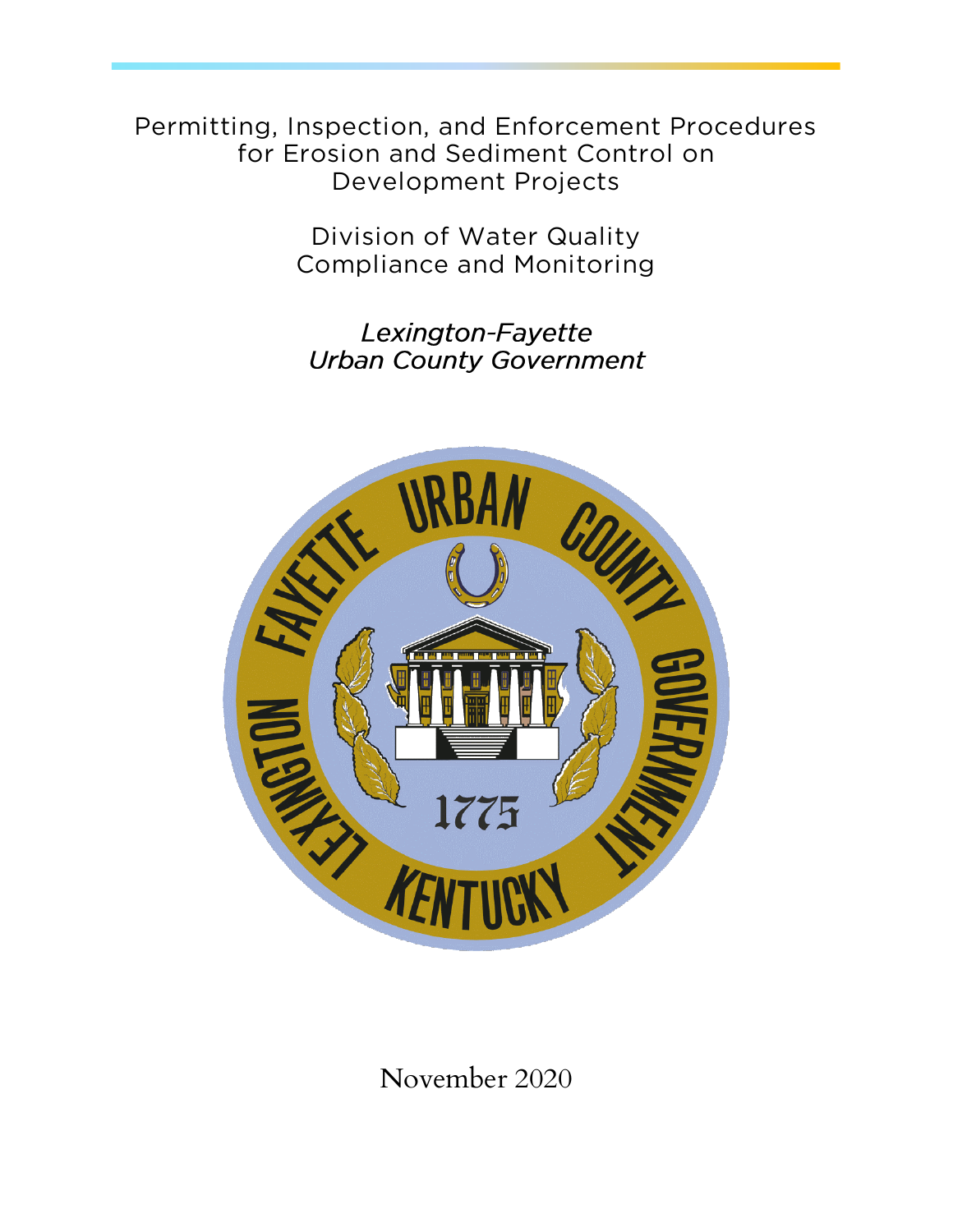# **Permitting, Inspection, and Enforcement Procedures**<br>for Erosion and Sediment Control on Development Projects

Division of Water Quality<br>Compliance and Monitoring

Date of Original Publication:

June 2014

Date of Current Publication:

November 2020



This publication was developed by the Tetra Tech / Third Rock Consultants Stormwater Program Management Team under contract to LFUCG for purposes of implementing the stormwater provisions of its Clean Water Act Consent Decree and/or its Kentucky Division of Water (KDOW) Municipal Separate Storm Sewer System (MS4) Permit.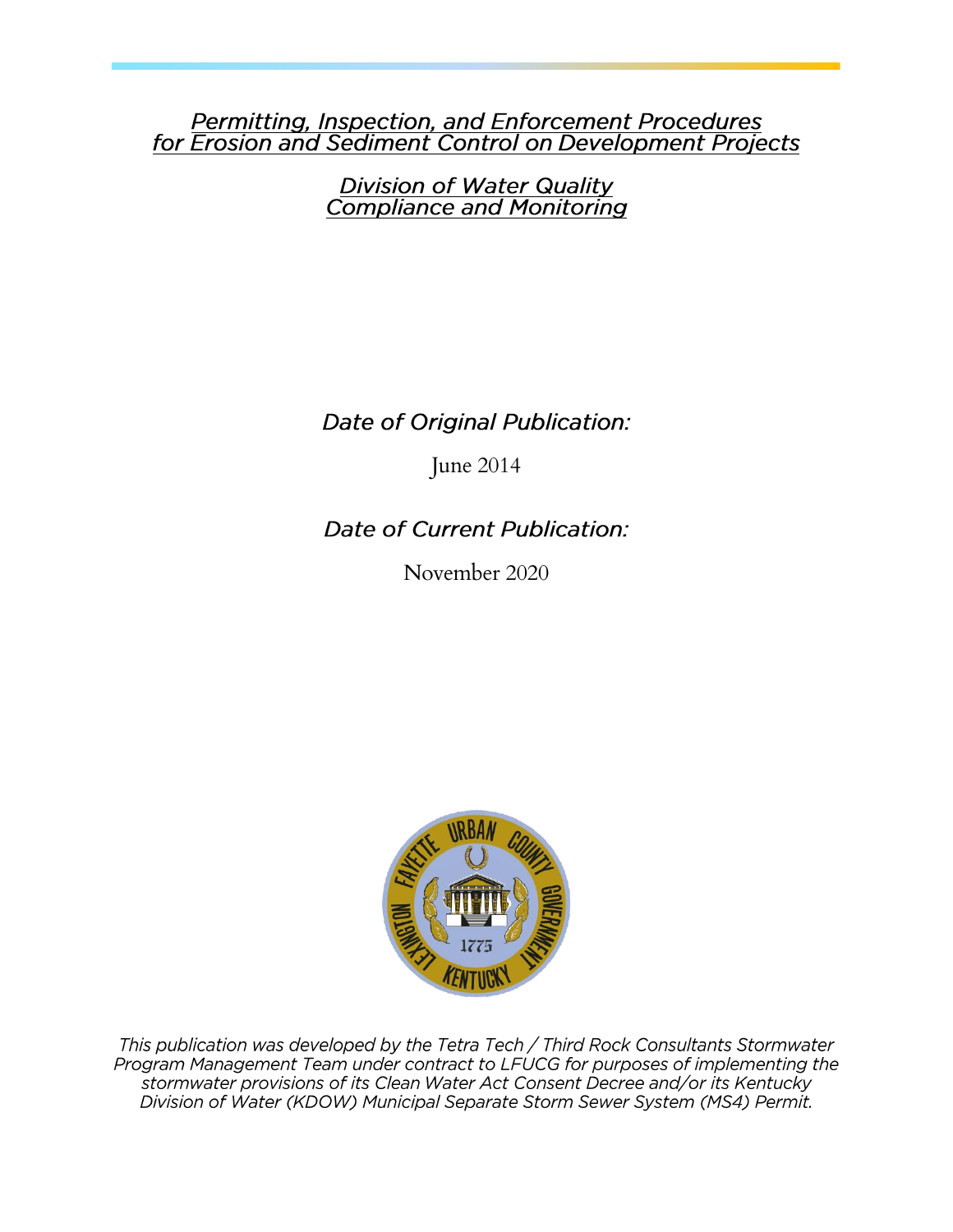

## **Permitting, Inspection, and Enforcement Procedures for Erosion and Sediment Control on Development Projects Division of Water Quality, Compliance and Monitoring**

**ESC Plan Reviewer:** DOE New Development – Vaughan Adkins (residential), Josh Dezarn (commercial), Brian Hayes and Hillard Newman (both) **Land Disturbance Permit (LDP) Issuer:** DOE New Development **ESC Compliance Inspector:** DWQ Compliance and Monitoring Staff **Accela Data Entry:** DWQ Compliance and Monitoring – Kevin Lyne / Staff **Permittee:** Contractor, Homebuilder, or Owner

## **Permitting Procedures**

- 1. Permittee shall develop a Stormwater Pollution Prevention Plan / Erosion and Sediment Control Plan (SWPPP/ESC Plan). A SWPPP/ESC Plan template and a plan checklist is on the LFUCG website at https://www.lexingtonky.gov/new-development.
- 2. On some projects, the Improvement Plans may contain a SWPPP/ESC Plan prepared by the design engineer. If the Permittee chooses to use this SWPPP/ESC Plan to obtain the required permits, the Permittee takes sole responsibility for the content of the SWPPP/ESC Plan and the implementation of the SWPPP during construction.
- 3. Permittee must submit an application for a Land Disturbance Permit to the LFUCG Division of Engineering before beginning project construction. The SWPPP/ESC Plan must be completed prior to applying for the LDP. The permit application is available at https://aca3.accela.com/lexky/.
- 4. For projects with a disturbed area of > 1 acre, including those in a common plan of development > 1 acre, the permittee must submit a Notice of Intent (NOI) to the KY Division of Water (KDOW) and obtain KYR10 Permit coverage before beginning construction of any kind on the site. The NOI can be submitted electronically at http://dep.ky.gov/formslibrary/Documents/KYR10PermitPage.pdf.
- 5. Permittee cannot start project work until they have completed the SWPPP/ESC Plan and obtained the LFUCG Land Disturbance Permit and KYR10 Permit coverage (if applicable – see above).
- 6. DOE reviews the SWPPP/ESC Plan for completeness and compliance with the Stormwater Manual, and confirms that the Permittee has obtained KYR10 Permit coverage.
- 7. After the SWPPP/ESC plan is accepted, DOE may conduct a pre-construction meeting with the Permittee and DWQ and authorizes the Permittee to install the initial BMPs.
- 8. Contractor then installs the initial BMPs, prior to project work (general excavation, grading, etc.).
- 9. DWQ inspects the installation of the initial BMPs and notifies DOE to issue the Land Disturbance Permit if BMPs are approved.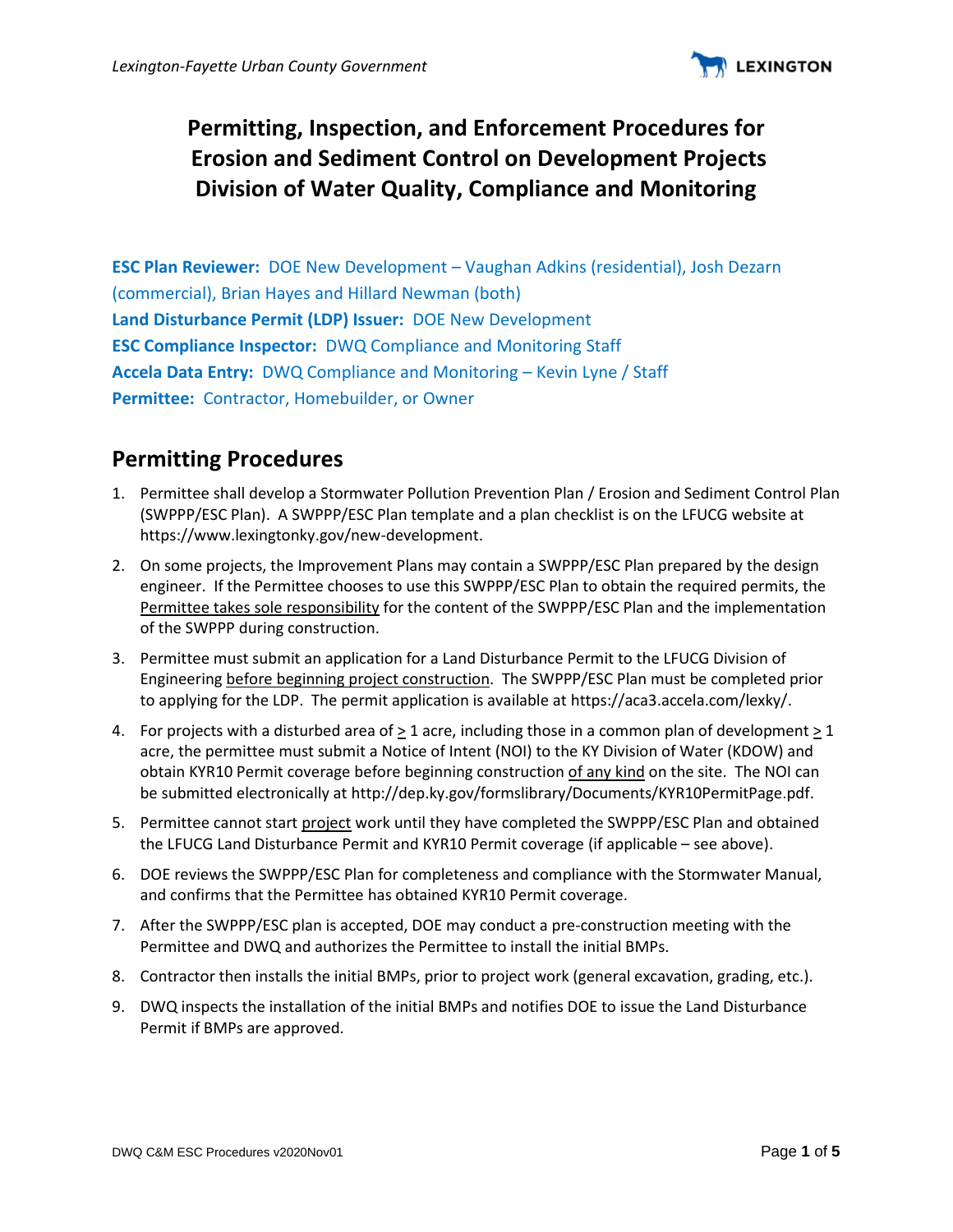

## **Permittee Responsibilities**

#### **Permittee shall:**

- 1. Develop a SWPPP/ESC Plan, or review and agree to use the SWPPP/ESC Plan prepared by the design engineer, or amend it as needed.
- 2. Attend a pre-construction conference with LFUCG.
- 3. Post the LFUCG Land Disturbance Permit and KYR10 Permit on the project sign at the site, and keep a copy of the SWPPP/ESC plan on site and available for review.
- 4. Follow the SWPPP/ESC Plan; revise and redline it as conditions change on the site.
- 5. Install and maintain BMPs to prevent sediment from washing into streets, storm sewers, and streams. All runoff from disturbed areas must pass through a BMP before leaving the site.
- 6. Maintain a 50-foot vegetative buffer strip along perennial and intermittent streams (including impounded streams), wetlands, sinkholes, and inlets.
- 7. If work must be done within 50 feet of a perennial or intermittent stream, wetland, sinkhole, or inlet, complete work as soon as possible and stabilize the area within 24 hours after completing work.
- 8. Conduct an ESC inspection at least once every 7 calendar days, or every 14 days and within 24 hours after each rainfall of 0.5 inches or greater and each snowfall of four inches or greater.
- 9. Complete and sign the inspection form after each inspection. Keep the completed inspection forms on site and available for review.
- 10. Stabilize inactive portions of the site within 14 days of no activity, and provide permanent stabilization within 14 days of reaching final grade.
- 11. If the project has a KYR10 Permit, file a Notice of Termination with the KY Division of Water and forward to the LFUCG Division of Engineering and LFUCG Division of Water Quality when construction has been completed and the site is stabilized. Final stabilization is defined as follows from KYR10: "All soil disturbing activities at the site have been completed and either of the two following criteria are met – a uniform (e.g., evenly distributed, without large bare areas) perennial vegetative cover with a density of 70 percent of the native background vegetative cover for the area has been established on all unpaved areas and areas not covered by permanent structures, or equivalent stabilization measures (such as the use of riprap, gabions, or geotextiles) have been employed."
- 12. Respond promptly to Verbal Warnings and Notices of Violation from LFUCG regarding correcting ESC problems.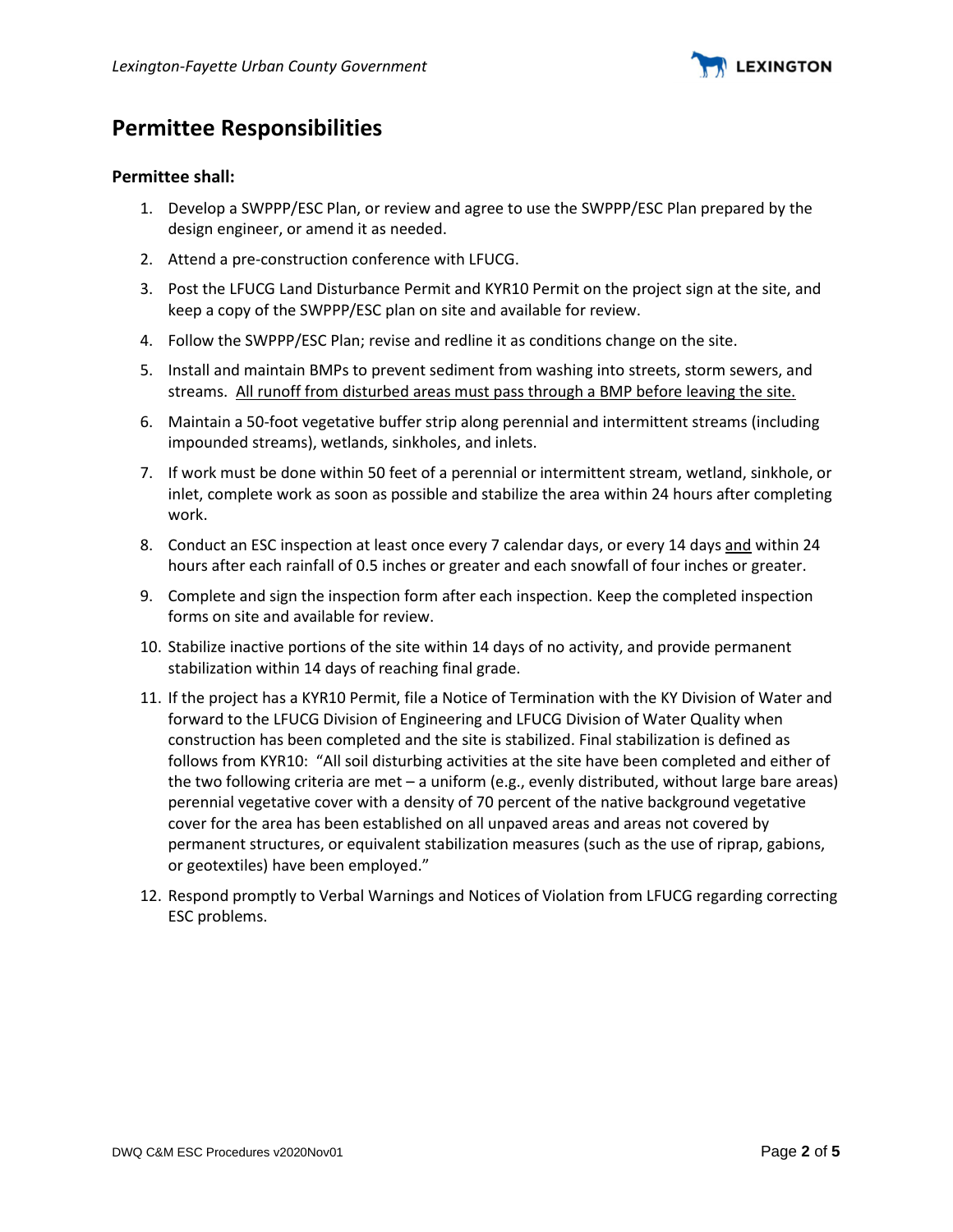

## **Inspection Procedures for DWQ C&M Inspectors**

#### **Monthly Field Inspection (two times a month if crossing a stream or in a floodplain):**

- 1. Ensure the LFUCG Land Disturbance Permit and KYR10 Permit are posted at the site
- 2. Ensure SWPPP/ESC Plan is available for review
- 3. Ensure Permitee's weekly/biweekly inspection forms are available for review
- 4. Walk the perimeter of the entire site
- 5. Note downgradient controls
	- Inspect ditches and sheet flow areas
	- Silt fences working?
	- Ditches vegetated / stabilized?
	- Significant sediment discharges?
- 6. Walk around internal disturbed areas
	- Idle for more than 14 days . . . stabilized?
- 7. Inspect all inlets and ditches
	- Inlets protected, ditches stabilized?
- 8. Check out material / fuel storage areas
	- Spills? Leaks? Leaching pollutants? Litter / waste managed?
- 9. Inspect concrete washout(s)
- 10. Inspect the construction entrance / exit
- 11. Inspect the 50-foot vegetative buffer strip adjacent to waterways. The buffer strip must be stabilized within 24 hours of any approved construction activity in the buffer strip.
- 12. Communicate inspection findings to Permittee, issue warnings / NOVs if warranted
- 13. Complete the LFUCG inspection checklist
- 14. Enter the checklist into Accela

#### **Important Items for the Inspector / Permittee / Contractor to Verify:**

- Posted permits, plans, and inspection reports
- Graded / inactive areas stabilized with seed, mulch, blankets, mats, etc.
- Stabilized, non-eroding ditches
- Maintained silt fences and protected curb / drop inlets
- No mud on the street
- Trash and litter managed
- No disturbance in the 50-foot buffer zone adjacent to streams, wetlands, sinkholes, and inlets, unless approved; areas within the 50-foot buffer must be stabilized within 24 hours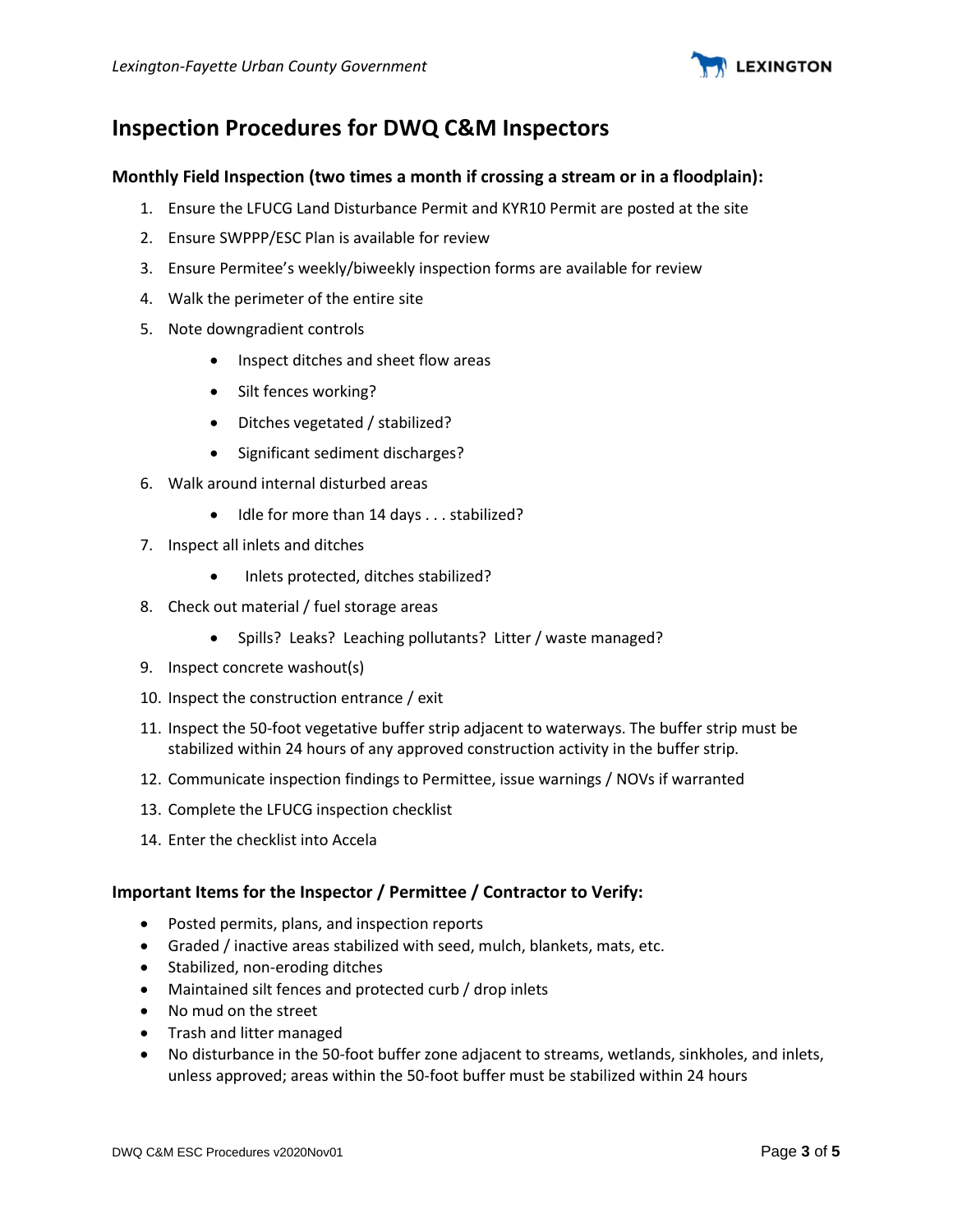

## **Enforcement Procedures**

- 1. When the DWQ inspector identifies ESC deficiencies, the inspector shall take action in accordance with the LFUCG DWQ *Construction Site Enforcement Response Plan*.
- 2. Enforcement actions are intended to escalate until compliance occurs.
- 3. DWQ Compliance and Monitoring inspectors will coordinate with Division of Environmental Services staff on cases elevated for citation or a higher-level response.
- 4. The Director of the Division of Water Quality shall review the cases referred by the inspector and refer the cases as necessary to the Division of Environmental Services for additional enforcement action.